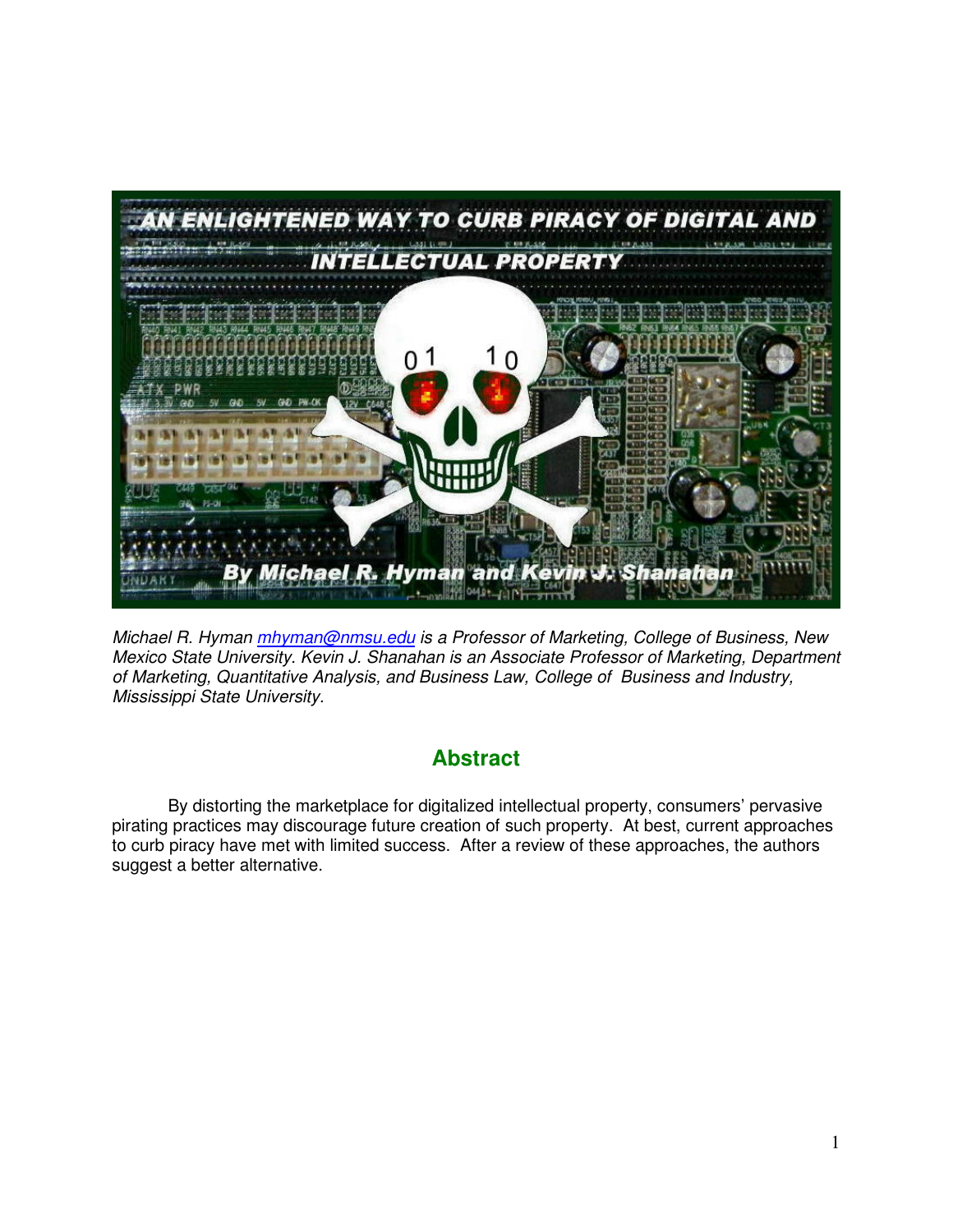# **POPing**

Consumers' unauthorized downloading of digitalized intellectual property (i.e., file copying by a personal online pirate; henceforth POPing) is so common that 63 percent of U.S. undergraduates admitted to downloading pirated music from P2P web sites (Levin et al., 2004). POPing is viewed as acceptable by 50 percent of college-aged music enthusiasts (Hinduja, 2003) and a majority of U.S. music business majors (Taylor, 2004). Most consumers who engage in POPing believe that they have not perpetrated a crime. For them, digital files found online are not property because they "do not meet the goods, wares or merchandise language" (Nasheri and O'Hearn, 1998, p.149); there is nothing to steal because electronic files lack physical presence (Bowie, 2005). Nonetheless, POPing is not a victimless crime, as consumers' ability to duplicate and distribute digitalized works can meaningfully depress financial returns to these works' creators.

 Several approaches for reducing POPing, such as litigation by copyright holders, copy protection schemes, creative pricing schemes, and educating consumers about the victims of POPing, have proven ineffective or minimally effective. After reviewing each of these approaches, we suggest an alternative approach: to encourage media and software companies to embrace a sponsorship-only e-business model.

#### **Litigation by Copyright Holders**

Although the pre-peer-to-peer-network (henceforth P2P) literature on reducing software piracy suggests that legal sanctions are more effective than protection schemes, the former typically fail to slow piracy meaningfully (Gopal and Sanders, 1997; Huang, 2005). In 2003- 2004, copyright infringement lawsuits brought by leading music companies yielded roughly 500 settlements in the U.S. and 88 in Europe, with a mean U.S. settlement of \$3687.00 (Clark, 2004). As lawsuits were brought only against the most prolific offenders—those sharing more than 10,000 files—such settlements equated to less than \$0.36 per song. Most legal online music services charge far more per song. From an expected value perspective, such settlements are an economic bargain even to the few people who are detected POPing.

If publicized lawsuits, like the ones filed during the last several years by the *Recording* Industry Association of America (RIAA), deter POPing, then it could be addressed judicially. However, POPing traffic on P2P networks is now increasing (d'Astous, Colbert, and Montpetit, 2005), perhaps due to new evasive technologies. For example, pairing Phoenix Labs' free PeerGuardian software with Bluetack Internet Security Solutions' free Blocklist Manager software allows P2P users to block connections to all IP addresses belonging to the RIAA, Motion Picture Association of America, police forces, and the FBI. Because users of PeerGuardian and Blocklist Manager do not connect to websites meant to detect their activities, their POPing is legally risk free.

People who engage in POPing are adept at shifting from more monitored to less monitored networks. With more than 60 P2P networks (Huang, 2005) and minimal switching costs, such shifting is easy. News reports lauding the drop in POPing induced by copyright infringement lawsuits were mistaken because much P2P file-sharing activity became undetected as it migrated from more monitored to less monitored networks (Ahrens, 2005). Therefore, shuttering file-sharing networks like Napster merely shifted POPing to alternative networks and provoked further resistance to obtaining music legally, contrary to RIAA intentions.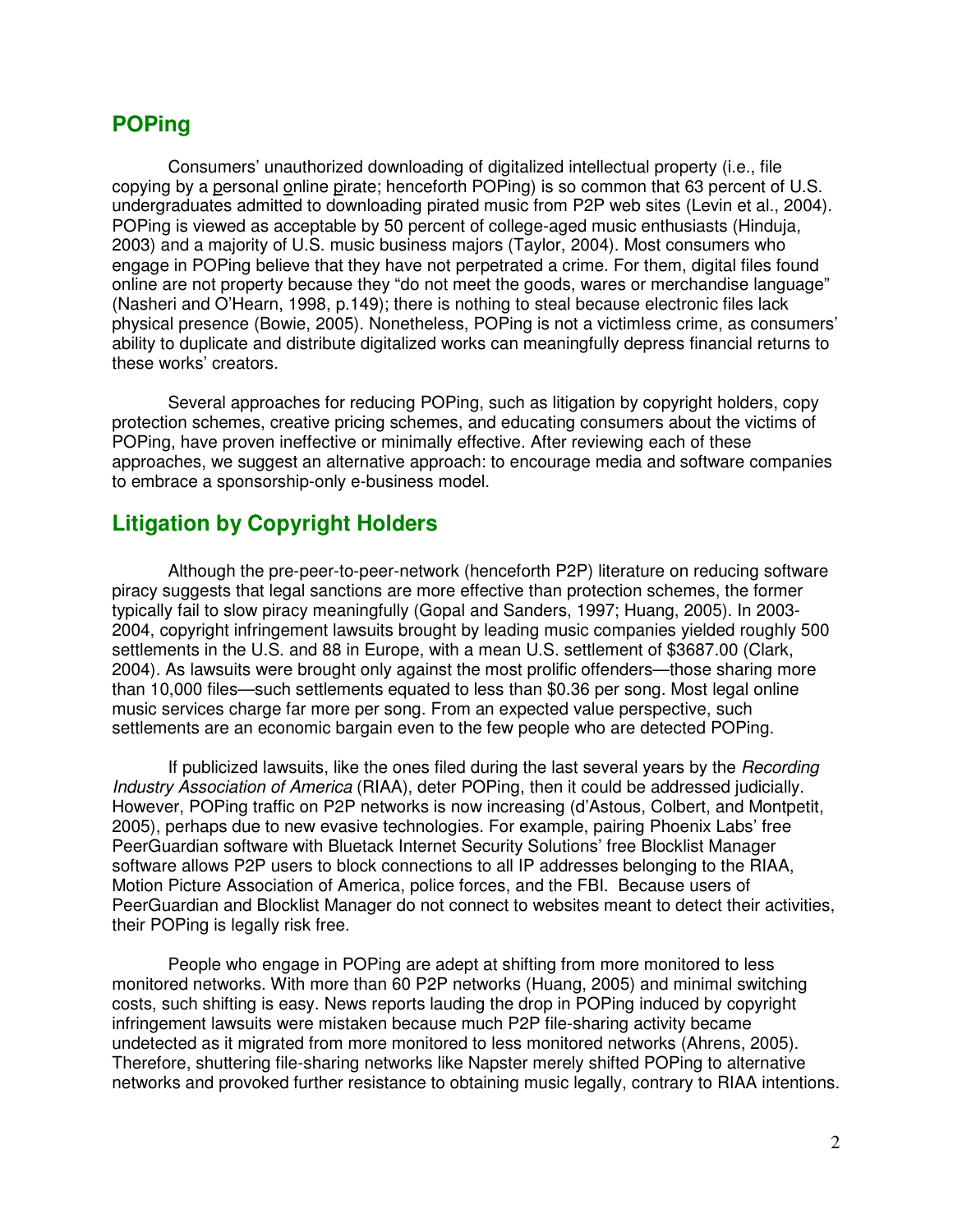### **Copy Protection Schemes**

Copy protection schemes are as ineffective as legal sanctions. Tech-savvy consumers who understand P2P networks, firewalls, anti-virus software, file transfer protocols, copy protection schemes, and the like, eventually can subvert any barrier to POPing—such as encryption, password/ID protection, and crippled versions. However, hacker-level expertise is unnecessary to crack and use copy-protected files, as the mere ability to search websites that post cracks for such files is sufficient.

For example, Microsoft's Windows Genuine Advantage—a system designed to allow only legally installed copies of the Windows OS to receive update patches—supposedly was hack proof, yet valid instructions for hacking it appeared on mainstream message boards only days after its introduction (Sanders, 2005). Furthermore, cracks and descriptions of low-tech workarounds, such as depressing the shift key or using marker pens or sticky tape on the CD itself (Borland, 2003), could be found easily via a basic Google search.

Because the product of a single proficient hacker's efforts can diffuse quickly via a P2P network, a cracked version of digitalized content can be shared easily by millions of people. Only an unhackable and customer-acceptable (i.e., user friendly) copy-protection scheme which has been impossible to devise to date—could hinder POPing.

## **Pricing Schemes**

A 1 percent increase in music CD prices is associated with a 1.4 percent decrease in music CD purchases; as a result, the 20 percent increase in CD prices since 1999 has driven music consumers to alternatives, such as illegally obtained music mp3s, video game CDs/DVDs, and movie DVDs (Stevans and Sessions, 2005). In addition, downward price elasticity boosts sales of these alternatives; for example, a 1 percent decline in movie DVD prices is associated with a 2.08 percent decline in music CD demand (Stevans and Sessions, 2005).

Many consumers believe that POPing is justified by the past pricing abuses of large and impersonal companies (Donaldson-Evans, 2004). Because the major recording companies lost their class action lawsuit for price fixing, it is unsurprising that many consumers believe these companies cheated them for years and that POPing affords further remuneration beyond the \$13 each plaintiff in the class action lawsuit received in settlement.

Seemingly, price elasticity for digitalized intellectual property is high. As a result, current pricing schemes—per song or monthly fee for website access—are unlikely to reduce POPing because pricing-related attitudes are unrelated to it. Furthermore, POPing has a positive externality for music consumers because it helps drive down CD prices (Freestone and Mitchell, 2004). The music industry may tout the 30 million legal downloads since the inception of payper-song online services, but this number pales relative to the 250 million songs shared illegally each month (Bowie, 2005).

## **Educating Consumers about the Victims of POPing**

POPing might have been curbed by educating consumers that it and shoplifting are equivalent, i.e., that theft is theft regardless of venue. However, education efforts of this ilk have failed because they focused on damage to artists and faceless corporations (d'Astous, Colbert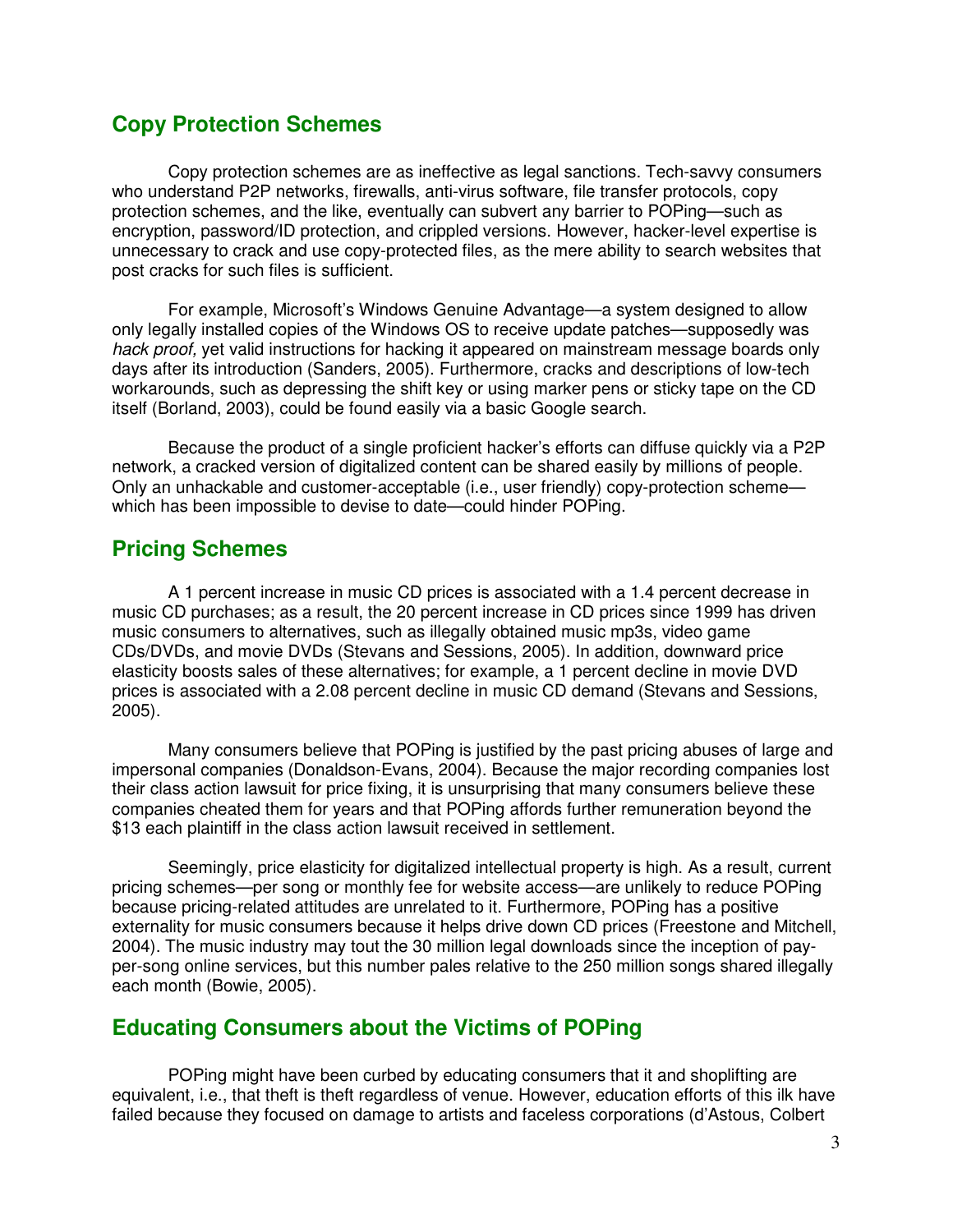and Montpetit, 2005). Arguments about the harm POPing was causing to Microsoft, Metallica, Bill Gates, and George Lucas fell on deaf consumer ears.

Lately, the movie industry has tried a variation of this approach: to portray *everyday* victims, such as sales clerks and theatre ushers, in anti-POPing ads. Showing harm to people just like them could counter consumers' beliefs that POPing is a victimless crime and boost consumers' empathy for victims. However, this variation is unlikely to succeed because it rests on consumers overcoming two issues: (1) their deep-seated resentment towards historical pricing strategies in the media and software industries, and (2) their belief that POPing is pervasive. If everyone else gets something for free, then only a sucker pays for it. Although educational campaigns highlighting *everyday victims* may temper resentment towards the media and software industries, it will be hard to convince people that POPing is uncommon when the vast majority of their peers engage in it.

#### **Adopting an Sponsorship-Only e-Business Model**

 Perhaps media and software companies should only make accessible**,** rather than sell, digitalizable works. This switch should enhance the available assortment of such works. For example, the *big five* record labels—Sony Music Entertainment, Universal Music Group, EMI Group, Warner Brothers Music, and BMG Entertainment—released only 7,000 albums in 2003. In contrast, Garageband.com is a website that allows consumers to hear music recorded by 50,000 independent bands and to influence which of those bands becomes popular.

An *affinitive merchandise plus sponsor ad* e-business model could have companies (1) offer digitalized content to consumers at little or no charge, (2) sell affinitive merchandise and services to consumers at full price, and (3) sell contextually triggered ad exposures to sponsors at quantity-discounted prices. For example, Warner Brothers Music could link free downloads of Metallica songs to ads for Metallica concerts, T-shirts, and posters. Similarly, websites for software companies could link freeware/shareware to offers for advanced technical support, customized versions, and brand-related merchandise (e.g., Firefox mouse pads, Adobe coffee mugs). A mix of digitalized content and sponsored, search-term-triggered contextual ads—à la Google's successful ad-based model—works best when viewer traffic is high or highly specialized (Rappa, 2006). Clearly, the latter pertains for consumers of artist-specific works. Furthermore, as a website's popularity grows, the opportunity arises for that site to morph into a broader and more profitable web portal that could earn additional income from increased links to sponsors' contextualized ads.

 Unlike the current business models of media and software companies, this e-business model is unthreatened by moral rationalizations for POPing or the belief that everyone is POPing. Given their history with the Internet, musicians and other creators of digitalizable works should respond favorably to this e-business model. Despite today's pervasive POPing, most musicians believe the Internet has helped them to make more money from their work; only 3 percent believe the contrary (PEW Internet and American Life Project, 2004).

Intellectual property creators and companies could establish revenue-sharing schemes that work analogously to European and Canadian tax levies on blank recording media. By redistributing web-based revenues in proportion to each work's popularity—number of downloads per month could serve as a proxy—intellectual property creators would receive additional deserved income. Such schemes should satisfy the needs of consumers as well as media and software companies.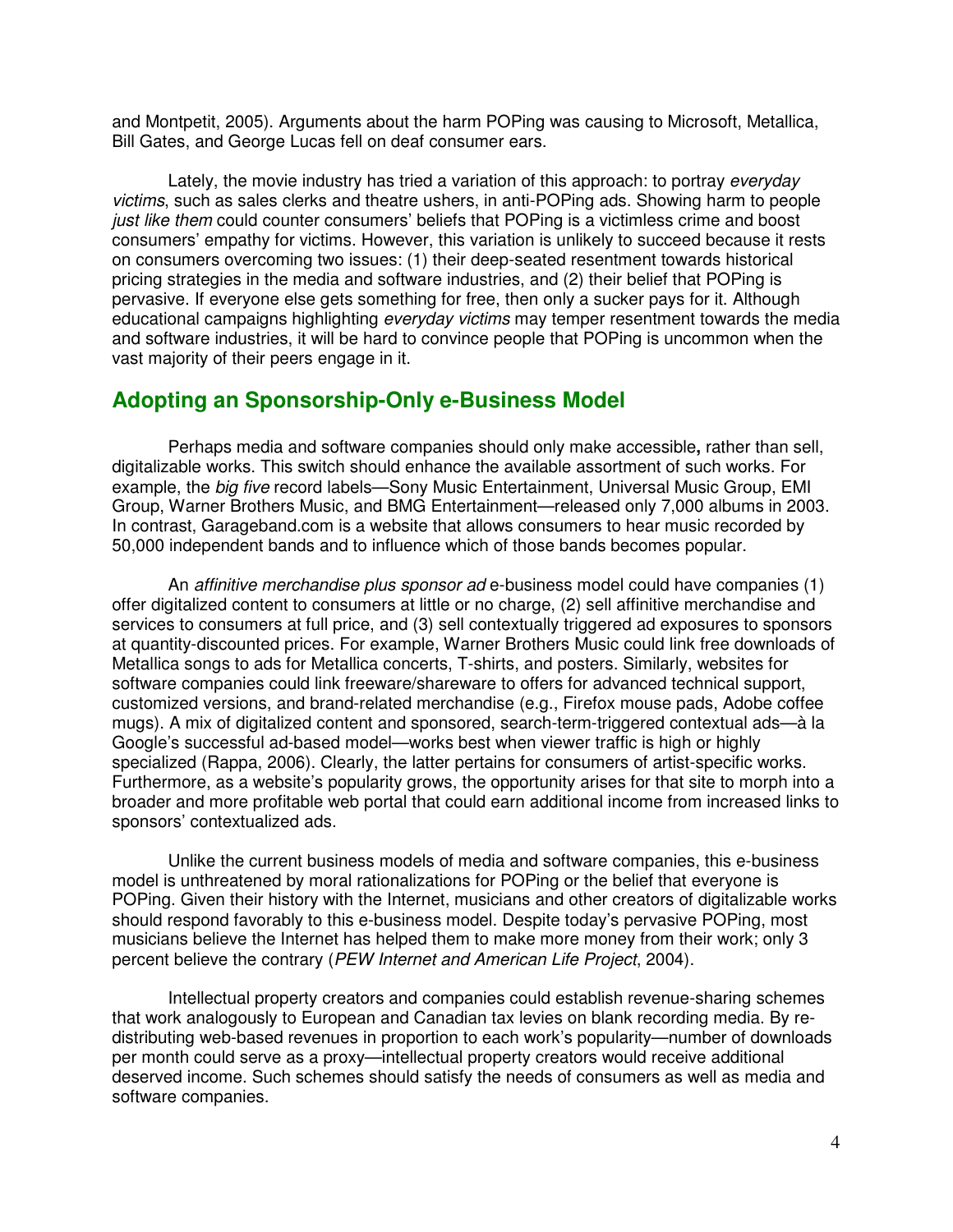However, one important caveat is worth noting: the impact on revenues of switching to a sponsorship-only e-business model is unknown. To make an informed decision about if, when, and how to switch, all stakeholders in media and software companies—including shareholders —require accurate forecasts of revenue streams under alternative macro/microeconomic scenarios and content delivery models. Clearly, scholarly and practitioner efforts to produce such forecasts would be of major value to consumers, companies, and public policy makers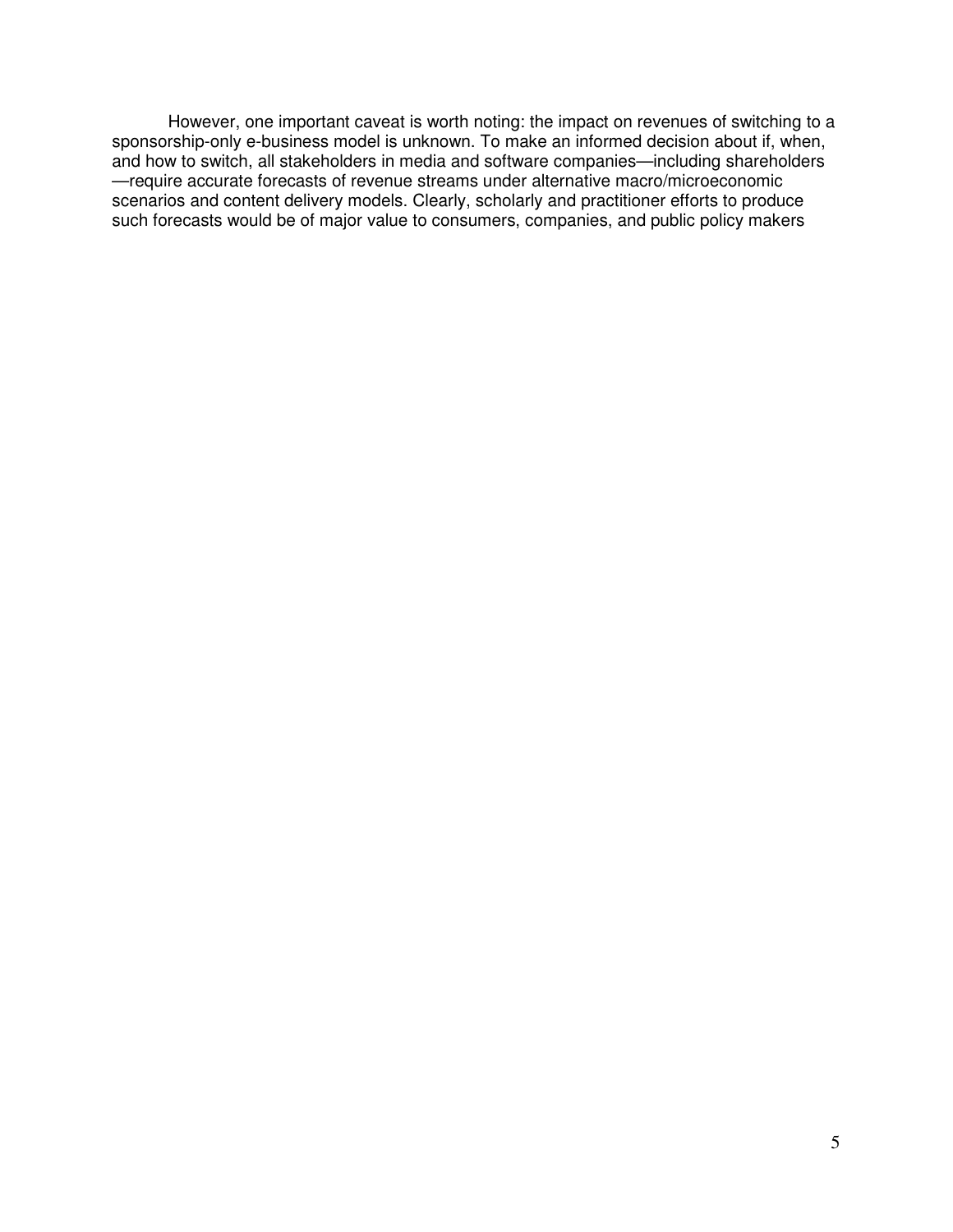### **References**

Ahrens, F. (October 3, 2005). File sharing's future. Washington Post, I-9.

- Borland, J. (October 7, 2003). Shift key breaks CD copy locks. CNET News.com. [Online] Available: http://news.com.com/2100-1025\_3-5087875.html.
- Bowie, N. (2005). Digital rights and wrongs: Intellectual property in the information age. Business and Society Review, **110** (1), 77-96.
- Clark, N. (June 9, 2004). Music piracy suits in Europe. International Herald Tribute Online. [Online] Available: http://www.iht.com/articles/524070.html.
- d'Astous, A., Colbert, F., & Montpetit, D. (2005). Music piracy on the web–How effective are anti-piracy arguments? Evidence from the theory of planned behaviour. Journal of Consumer Policy, **28,** 289-310.
- Donaldson-Evans, C. (2004). Class-action lawsuit ends in refunds of \$13.86. Fox News Online. [Online] Available: http://www.foxnews.com/story/0,2933,115443,00.html.
- Freestone, O., & Mitchell, V. (2004). Generation Y attitudes towards e-ethics and Internetrelated misbehaviors. Journal of Business Ethics, **54,** 121-128.
- Gopal, R., & Sanders, G. (1997). Preventive and deterrent controls for software piracy. Journal of Management Information Systems, **13** (4), 29-47.
- Hinduja, S. (2003). Trends and patterns among online software pirates. Ethics and Information Technology, **5** (1), 49-61.
- Huang, C. (2005). File sharing as a form of music consumption. *International Journal of* Electronic Commerce, **9** (4), 37-45.
- Levin, A., Dato-on, M., & Rhee, K. (2004). Money for nothing and hits for free: The ethics of downloading music from peer-to-peer web sites. Journal of Marketing Theory and Practice, **12** (1), 48-60.
- Nasheri, H., & O'Hearn, T. (1998). Crime and technology: New rules in a new world. *Information* and Communications Technology Law, **7** (2), 145-157.
- PEW Internet and American Life Project. (2004). Survey: Net file-sharing doesn't hurt most musicians. [Online] Available: http://www.cnn.com/2004/TECH/internet/12/06/tech.music.reut/index.html.
- Rappa, M. (May 3, 2006). Managing the digital enterprise: Business models on the web. [Online] Available: http://digitalenterprise.org/models/models.html#Subcription.
- Sanders, T. (May 25, 2005). Pirates beat Microsoft copy protection. Vnunet.com. [Online] Available: http://www.vnunet.com/vnunet/news/2135574/pirates-beat-microsoft-copyprotection.